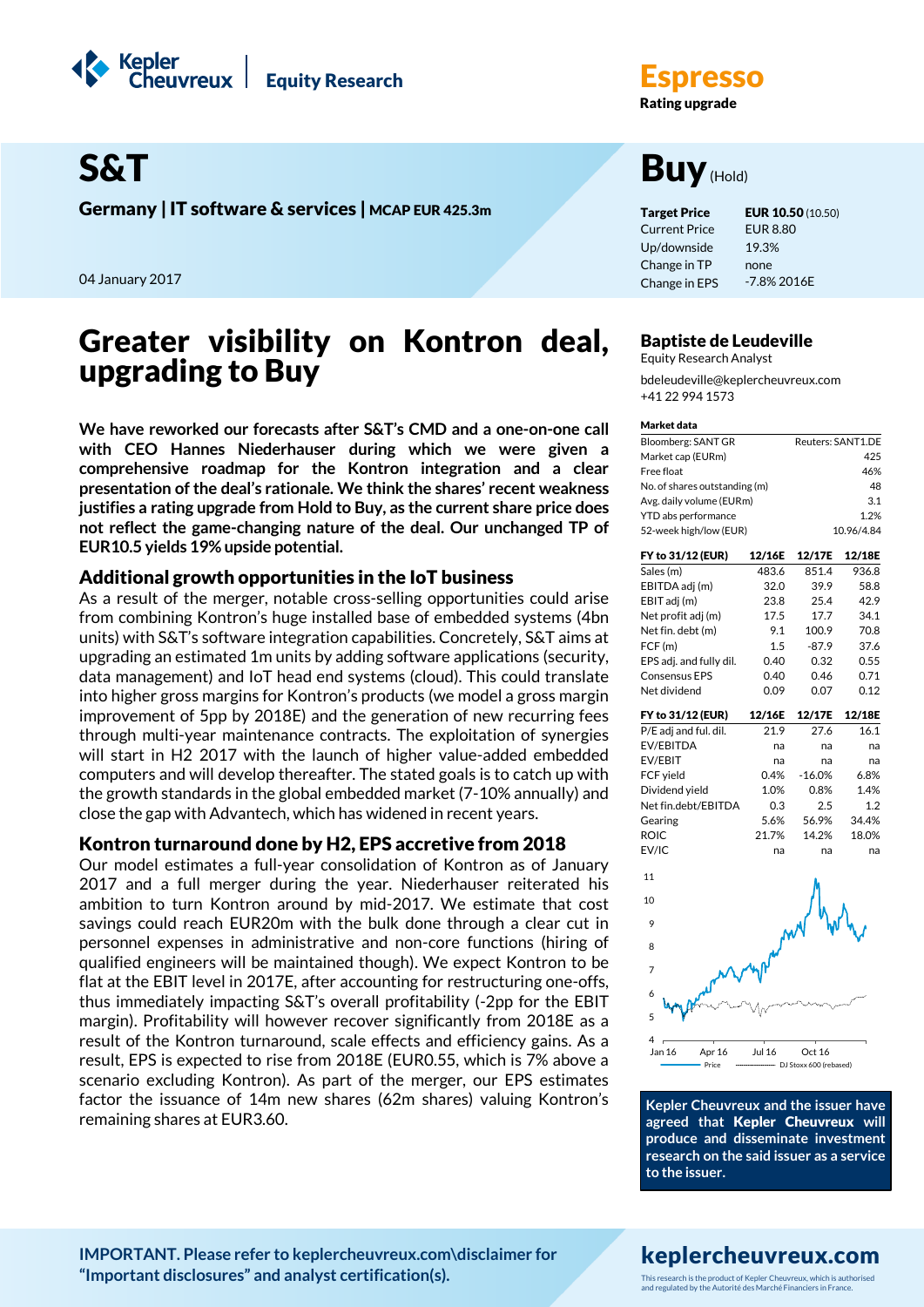

Key financials

| <b>FY to 31/12 (EUR)</b>                 | 2011    | 2012     | 2013    | 2014   | 2015    | 2016E   | 2017E    | 2018E   |
|------------------------------------------|---------|----------|---------|--------|---------|---------|----------|---------|
| Per share data                           |         |          |         |        |         |         |          |         |
| EPS adjusted                             | 0.29    | 0.26     | 0.30    | 0.32   | 0.41    | 0.40    | 0.32     | 0.55    |
| EPS adj and fully diluted                | 0.29    | 0.26     | 0.30    | 0.32   | 0.41    | 0.40    | 0.32     | 0.55    |
| % Change                                 | 54.6%   | $-11.8%$ | 17.0%   | 4.9%   | 28.4%   | $-0.8%$ | $-20.6%$ | 71.4%   |
| EPS reported                             | 0.29    | 0.26     | 0.30    | 0.32   | 0.36    | 0.40    | 0.32     | 0.55    |
| Cash flow per share                      | 0.06    | 0.43     | 0.28    | 0.50   | 0.61    | 0.22    | $-1.33$  | 0.86    |
| Book value per share                     | 2.09    | 2.16     | 1.76    | 2.12   | 2.29    | 3.66    | 3.16     | 3.26    |
| Dividend per share                       | 0.00    | 0.00     | 0.06    | 0.07   | 0.08    | 0.09    | 0.07     | 0.12    |
| Number of shares, YE (m)                 | 23.54   | 28.28    | 39.20   | 41.00  | 43.51   | 48.30   | 62.30    | 62.30   |
| <b>Valuation</b>                         |         |          |         |        |         |         |          |         |
| P/E adjusted                             | 8.2     | 8.9      | 7.9     | 9.0    | 11.0    | 21.9    | 27.6     | 16.1    |
| P/E adjusted and fully diluted           | 8.2     | 8.9      | 7.9     | 9.0    | 11.0    | 21.9    | 27.6     | 16.1    |
| P/BV                                     | 1.1     | 1.1      | 1.4     | 1.3    | 1.9     | 2.4     | 2.8      | 2.7     |
| P/CF                                     | 39.5    | 5.3      | 8.4     | 5.7    | 7.3     | 39.4    | na       | 10.3    |
| Dividend yield (%)                       | 0.0%    | 0.0%     | 2.5%    | 2.5%   | 1.8%    | 1.0%    | 0.8%     | 1.4%    |
| FCF yield (%)                            | $-2.5%$ | 14.0%    | 5.7%    | 12.6%  | 8.9%    | 0.4%    | $-16.0%$ | 6.8%    |
| EV/Sales                                 | na      | na       | na      | na     | na      | na      | na       | na      |
| EV/EBITDA                                | na      | na       | na      | na     | na      | na      | na       | na      |
| EV/EBIT                                  | na      | na       | na      | na     | na      | na      | na       | na      |
| <b>Income Statement (EURm)</b>           |         |          |         |        |         |         |          |         |
| Sales                                    | 153.2   | 339.5    | 338.0   | 385.5  | 468.2   | 483.6   | 851.4    | 936.8   |
| % Change                                 | 89.8%   | 121.6%   | $-0.4%$ | 14.1%  | 21.5%   | 3.3%    | 76.1%    | 10.0%   |
| EBITDA adjusted                          | 12.2    | 16.6     | 20.1    | 22.8   | 28.4    | 32.0    | 39.9     | 58.8    |
| EBITDA margin (%)                        | 8.0%    | 4.9%     | 6.0%    | 5.9%   | 6.1%    | 6.6%    | 4.7%     | 6.3%    |
| <b>EBIT</b> adjusted                     | 9.5     | 11.1     | 14.4    | 16.6   | 20.6    | 23.8    | 25.4     | 42.9    |
| EBIT margin (%)                          | 6.2%    | 3.3%     | 4.2%    | 4.3%   | 4.4%    | 4.9%    | 3.0%     | 4.6%    |
| Net financial items & associates         | $-1.0$  | $-1.4$   | $-2.2$  | $-1.8$ | $-2.2$  | $-3.0$  | $-4.5$   | $-4.3$  |
| Others                                   | 0.0     | 0.0      | 0.0     | 0.0    | 0.0     | 0.0     | 0.0      | 0.0     |
| Tax                                      | $-0.3$  | $-0.3$   | $-0.1$  | $-0.8$ | $-0.8$  | $-1.5$  | $-1.5$   | $-2.7$  |
| Net profit from continuing operations    | 8.1     | 9.4      | 12.0    | 14.0   | 17.6    | 19.3    | 19.5     | 35.9    |
| Net profit from discontinuing activities | 0.0     | 0.0      | 0.0     | 0.0    | 0.0     | 0.0     | 0.0      | 0.0     |
| Net profit before minorities             | 8.1     | 9.4      | 12.0    | 14.0   | 17.6    | 19.3    | 19.5     | 35.9    |
| Net profit reported                      | 6.9     | 7.3      | 11.8    | 12.9   | 15.8    | 17.5    | 17.7     | 34.1    |
| Net profit adjusted                      | 6.9     | 7.3      | 11.8    | 12.9   | 17.6    | 17.5    | 17.7     | 34.1    |
| <b>Cash Flow Statement (EURm)</b>        |         |          |         |        |         |         |          |         |
| Cash flow from operating activities      | 1.4     | 12.3     | 11.2    | 20.5   | 26.7    | 9.7     | $-73.5$  | 53.5    |
| Capex                                    | $-2.8$  | $-3.2$   | $-5.8$  | $-5.8$ | $-9.5$  | $-8.2$  | $-14.5$  | $-15.9$ |
| Free cash flow                           | $-1.4$  | 9.1      | 5.4     | 14.8   | 17.2    | 1.5     | $-87.9$  | 37.6    |
| Acquisitions & Divestments               | $-11.6$ | 0.4      | 5.5     | $-2.9$ | $-0.2$  | 0.0     | 0.0      | 0.0     |
| Dividend paid                            | $-0.1$  | $-0.3$   | $-0.3$  | $-3.8$ | $-4.1$  | $-3.8$  | $-3.9$   | $-7.5$  |
| Others                                   | 1.4     | 0.0      | $-3.1$  | 7.7    | $-2.7$  | 44.0    | 0.0      | 0.0     |
| Change in net financial debt             | $-11.6$ | 9.3      | 7.4     | 15.8   | 10.1    | 41.7    | $-91.8$  | 30.1    |
| <b>Balance Sheet (EURm)</b>              |         |          |         |        |         |         |          |         |
| Intangible assets                        | 40.9    | 38.8     | 44.8    | 57.1   | 72.8    | 72.8    | 72.8     | 72.8    |
| Tangible assets                          | 11.1    | 9.9      | 9.0     | 11.4   | 15.2    | 15.2    | 15.2     | 15.2    |
| Financial & other non-current assets     | 13.6    | 13.7     | 13.9    | 17.4   | 33.1    | 93.1    | 93.1     | 93.1    |
| Total shareholders' equity               | 54.6    | 63.1     | 71.2    | 89.7   | 102.2   | 161.7   | 177.3    | 205.7   |
| Pension provisions                       | 0.0     | 0.0      | 0.0     | 0.0    | 0.0     | 0.0     | 0.0      | 0.0     |
| Liabilities and provisions               | 172.5   | 150.0    | 148.9   | 183.3  | 216.8   | 244.5   | 471.6    | 454.1   |
| Net debt                                 | 23.6    | 14.9     | 9.3     | 1.6    | $-9.3$  | 9.1     | 100.9    | 70.8    |
| Working capital requirement              | 23.2    | 24.3     | 23.9    | 22.3   | 1.6     | 19.4    | 126.8    | 125.1   |
| <b>Invested Capital</b>                  | 75.2    | 73.1     | 77.6    | 90.8   | 89.5    | 107.3   | 214.7    | 213.1   |
| <b>Ratios</b>                            |         |          |         |        |         |         |          |         |
| <b>ROE (%)</b>                           | 16.7%   | 13.2%    | 18.1%   | 16.6%  | 18.9%   | 13.5%   | 10.6%    | 18.0%   |
| <b>ROIC (%)</b>                          | 16.3%   | 13.5%    | 17.1%   | 17.7%  | 20.6%   | 21.7%   | 14.2%    | 18.0%   |
| Net fin. debt / EBITDA (x)               | 1.9     | 0.9      | 0.5     | 0.1    | $-0.3$  | 0.3     | 2.5      | 1.2     |
| Gearing (%)                              | 43.2%   | 23.6%    | 13.1%   | 1.7%   | $-9.1%$ | 5.6%    | 56.9%    | 34.4%   |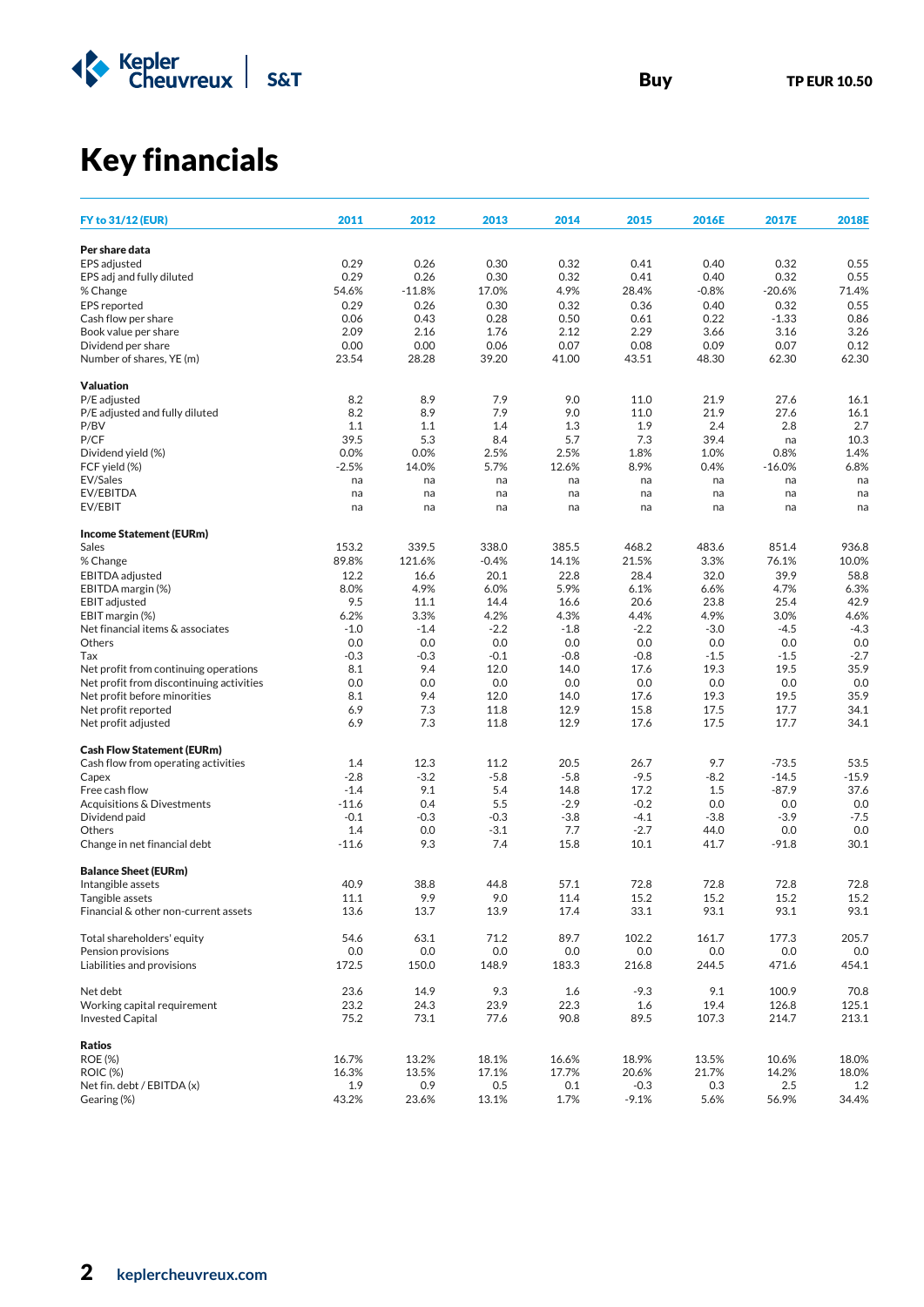

# Research ratings and important disclosures

The term "KEPLER CHEUVREUX" shall, unless the context otherwise requires, mean each of Kepler Cheuvreux and its affiliates, subsidiaries and related companies (see "Regulators" table below).

**The investment recommendation(s) referred to in this report was (were) completed on 04/01/2017 7:22 (GMT) and was first disseminated on 04/01/2017 7:29 (GMT).**

**Prices in this report are taken as of the previous day's close (to the date of this report) on the home market unless otherwise stated.** 

### Disclosure checklist - Potential conflict of interests

Kepler<br>Cheuvreux

| <b>Stock</b>                                 | <b>ISIN</b>  | Disclosure (See Below) | Currencv   | Price |
|----------------------------------------------|--------------|------------------------|------------|-------|
| S&T                                          | AT0000A0E9W5 | 3.5.8                  | <b>EUR</b> | 8.81  |
| Source: Factset closing prices of 03/01/2017 |              |                        |            |       |
| <b>Companies mentioned</b>                   |              |                        |            |       |
| <b>Stock</b>                                 |              | Disclosure (See Below) |            |       |

nothing to disclose

**Key:**

1. KEPLER CHEUVREUX holds or owns or controls 5% or more of the issued share capital of this company; 2. The company, or its major shareholder, directly or indirectly, holds or owns or controls 5% or more of the issued share capital of KEPLER CHEUVREUX; 3. KEPLER CHEUVREUX is or may be regularly carrying out proprietary trading in equity securities of this company; 4. KEPLER CHEUVREUX has been lead manager or co-lead manager in a public offering of the issuer's financial instruments during the last twelve months; 5. KEPLER CHEUVREUX is a market maker in the issuer's financial instruments; 6. KEPLER CHEUVREUX is a liquidity provider in relation to price stabilisation activities for the issuer to provide liquidity in such instruments; 7. KEPLER CHEUVREUX acts as a corporate broker or a sponsor or a sponsor specialist (in accordance with the local regulations) to this company; 8. KEPLER CHEUVREUX and the issuer have agreed that KEPLER CHEUVREUX will produce and disseminate investment research on the said issuer as a service to the issuer; 9. KEPLER CHEUVREUX has received compensation from this company for the provision of investment banking or financial advisory services within the previous twelve months; 10. KEPLER CHEUVREUX may expect to receive or intend to seek compensation for investment banking services from this company in the next three months; 11. The author of, or an individual who assisted in the preparation of, this report (or a member of his/her household), or a person who although not involved in the preparation of the report had or could reasonably be expected to have access to the substance of the report prior to its dissemination has a direct ownership position in securities issued by this company; 12. An employee of KEPLER CHEUVREUX serves on the board of directors of this company; 13. As at the end of the month immediately preceding the date of publication of the research report Kepler Capital Markets, Inc. beneficially owned 1% or more of a class of common equity securities of the subject company; 14. KEPLER CHEUVREUX and UniCredit Bank AG have entered into a Co-operation Agreement to form a strategic alliance in connection with certain services including services connected to investment banking transactions. UniCredit Bank AG provides investment banking services to this issuer in return for which UniCredit Bank AG has received a consideration or a promise of consideration. Separately, through the Co-operation Agreement with UniCredit Bank AG for services provided by KEPLER CHEUVREUX in connection with such activities, KEPLER CHEUVREUX has also a received consideration or a promise of a consideration in accordance with the general terms of the Co-operation Agreement; 15. KEPLER CHEUVREUX and Crédit Agricole Corporate & Investment Bank ("CACIB") have entered into a Co-operation Agreement to form a strategic alliance in connection with certain services including services connected to investment banking transactions. CACIB provides investment banking services to this issuer in return for which CACIB has received a consideration or a promise of consideration. Separately, through the Co-operation Agreement with CACIB for services provided by KEPLER CHEUVREUX in connection with such activities, KEPLER CHEUVREUX has also received a consideration or a promise of a consideration in accordance with the general terms of the Co-operation Agreement; 16. UniCredit Bank AG holds or owns or controls 5% or more of the issued share capital of KEPLER CHEUVREUX. UniCredit Bank AG provides investment banking services to this issuer in return for which UniCredit Bank AG has received a consideration or a promise of consideration; 17. CACIB holds or owns or controls 15% of more of the issued share capital of KEPLER CHEUVREUX. CACIB provides investment banking services to this issuer in return for which CACIB has received a consideration or a promise of consideration; 18. A representative of UniCredit Bank AG serves on the board of directors of KEPLER CHEUVREUX; 19. Two representatives of CACIB serve on the board of directors of KEPLER CHEUVREUX. CACIB provides investment banking services to this issuer in return for which CACIB has received a consideration or a promise of consideration; 20. The recommendation presented in this document was disclosed to the issuer prior to publication and dissemination and was subsequently amended; 21. KEPLER CHEUVREUX has received or expected to receive compensation from this company for the provision of services of investments firms set out in Sections A and B of Annex I of Directive 2014/65/EU of the European Parliament and of the Council within the previous twelve months; 22. Kepler Cheuvreux owns a net long position exceeding the threshold of 0,5 % of the total issued share capital of the issuer; 23. Kepler Cheuvreux owns a net short position exceeding the threshold of 0,5 % of the total issued share capital of the issuer; 24. Kepler Cheuvreux and Rabobank (Coöperatieve Rabobank U.A.) have entered into a Co-operation Agreement to form a strategic alliance in connection with certain services including services connected to investment banking transactions. Rabobank provides investment banking services to this issuer in return for which Rabobank will receive a consideration or a promise of consideration. Separately, through a Co-operation Agreement between with Kepler Cheuvreux and Rabobank, Kepler Cheuvreux provides services in connection with such activities. Kepler Cheuvreux also receives a consideration or a promise of a consideration in accordance with the general terms of the Co-operation Agreement; 25. Rabobank (Coöperatieve Rabobank U.A.) holds or owns or controls 5% or more of the issued share capital of Kepler Cheuvreux. Rabobank provides investment banking services to this issuer in return for which Rabobank has received a consideration or a promise of consideration; 26. A representative of Rabobank (Coöperatieve Rabobank U.A.) serves on the board of directors of Kepler Cheuvreux.

#### Organizational and administrative arrangements to avoid and prevent conflicts of interests

KEPLER CHEUVREUX promotes and disseminates independent investment research and have implemented written procedures designed to identify and manage potential conflicts of interest that arise in connection with its research business, which are available upon request. The Kepler Cheuvreux research analysts and other staff involved in issuing and disseminating research reports operate independently of Kepler Cheuvreux Investment Banking business. Information barriers and procedures are in place between the research analysts and staff involved in securities trading for the account of Kepler Cheuvreux or clients to ensure that price sensitive information is handled according to applicable laws and regulations.

It is Kepler Cheuvreux' policy not to disclose the rating to the issuer before publication and dissemination. Nevertheless, this document, in whole or in part, and with the exclusion of ratings, target prices and any other information that could lead to determine its valuation, may have been provided to the issuer prior to publication and dissemination, solely with the aim of verifying factual accuracy.

Please refer to **www.keplercheuvreux.com** for further information relating to research and conflict of interest management.

## Analyst disclosures

The functional job title of the person(s) responsible for the recommendations contained in this report is **Equity/Credit Research Analyst** unless otherwise stated on the cover.

#### Name of the Research Analyst(s) : Baptiste de Leudeville

**Regulation AC - Analyst Certification:** Each Equity/Credit Research Analyst(s) listed on the front-page of this report, principally responsible for the preparation and content of all or any identified portion of this research report hereby certifies that, with respect to each issuer or security or any identified portion of the report with respect to an issuer or security that the equity research analyst covers in this research report, all of the views expressed in this research report accurately reflect their personal views about those issuer(s) or securities. Each Equity/Credit Research Analyst(s) also certifies that no part of their compensation was, is, or will be, directly or indirectly, related to the specific recommendation(s) or view(s) expressed by that equity research analyst in this research report.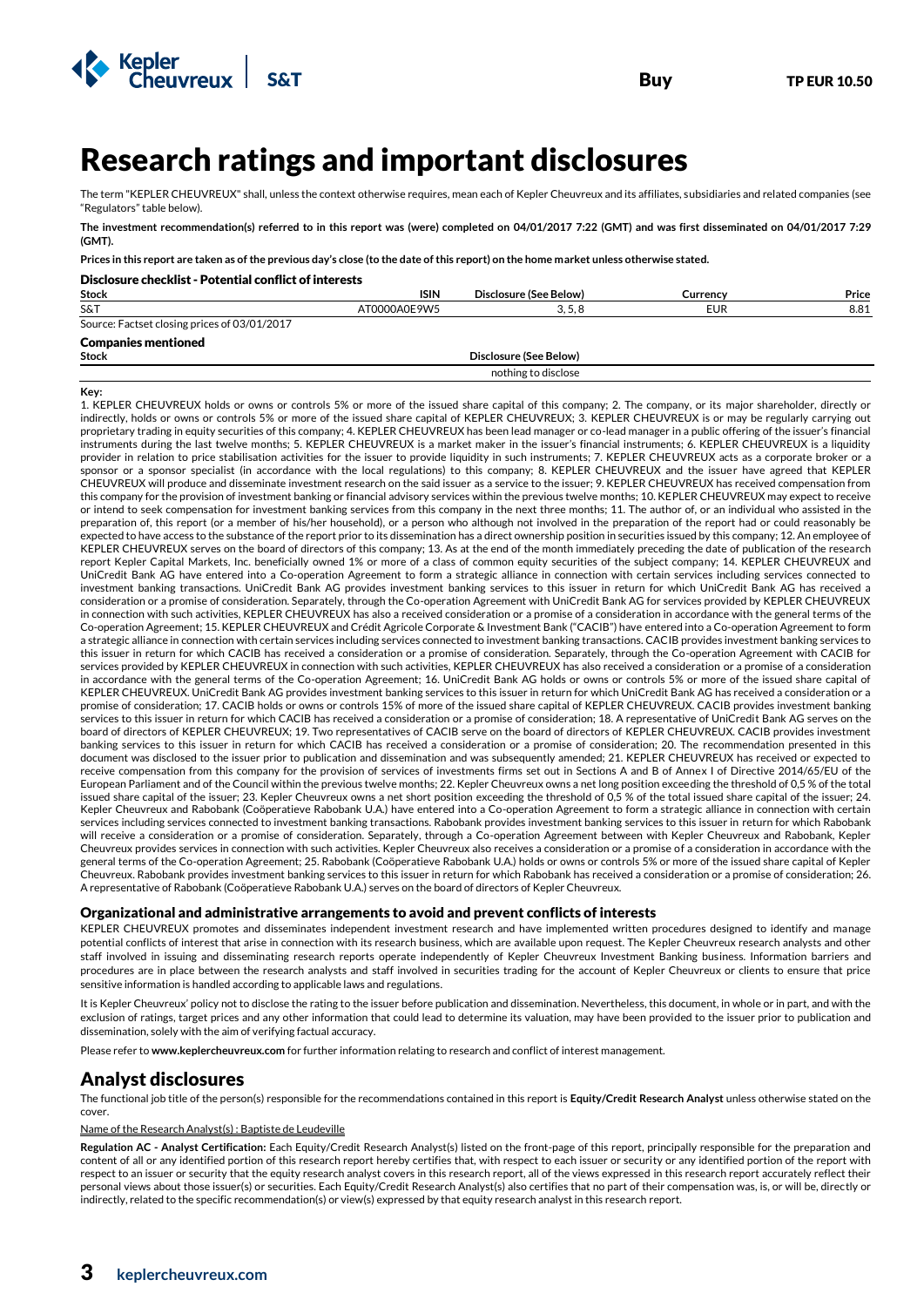

Each Equity/Credit Research Analyst certifies that he is acting independently and impartially from KEPLER CHEUVREUX shareholders, directors and is not affected by any current or potential conflict of interest that may arise from any KEPLER CHEUVREUX activities.

**Analyst Compensation:** The research analyst(s) primarily responsible for the preparation of the content of the research report attest that no part of the analyst's(s') compensation was, is or will be, directly or indirectly, related to the specific recommendations expressed by the research analyst(s) in the research report. The research analyst's(s') compensation is, however, determined by the overall economic performance of KEPLER CHEUVREUX.

**Registration of non-US Analysts**: Unless otherwise noted, the non-US analysts listed on the front of this report are employees of KEPLER CHEUVREUX, which is a non-US affiliate and parent company of Kepler Capital Markets, Inc. a SEC registered and FINRA member broker-dealer. Equity/Credit Research Analysts employed by KEPLER CHEUVREUX, are not registered/qualified as research analysts under FINRA/NYSE rules, may not be associated persons of Kepler Capital Markets, Inc. and may not be subject to NASD Rule 2711 and NYSE Rule 472 restrictions on communications with covered companies, public appearances, and trading securities held by a research analyst account.

#### Rating distribution

**Kepler Cheuvreux rating distribution – Q3 2016** 

| Rating breakdown                    |      |      |
|-------------------------------------|------|------|
| Buy                                 | 50%  | 53%  |
| Hold                                | 36%  | 38%  |
| Reduce                              | 13%  | 6%   |
| Not Rated/Under Review/Accept Offer | 1%   | 3%   |
| Total                               | 100% | 100% |
| Source: Kepler Cheuvreux            |      |      |

A: % of all research recommendations

B: % of issuers to which Investment Banking Services are supplied

#### 12 months rating history

The below table shows the history of recommendations and target prices changes issued by Kepler Cheuvreux research department (Equity and Credit) over a 12 months period.

| <b>Company Name</b> | Date           | <b>Business Line</b> | Rating | <b>Target Price</b> | <b>Closing Price</b> |
|---------------------|----------------|----------------------|--------|---------------------|----------------------|
| S&T (EUR)           | 2/29/2016 8:25 | Equity Research      | Buv    | 7.00                | 5.59                 |
|                     | 3/31/2016 6:42 | Equity Research      | Buv    | 8.40                | 6.54                 |
|                     | 7/6/2016 7:33  | Equity Research      | Buy    | 8.00                | 7.26                 |
|                     | 8/4/2016 7:28  | Equity Research      | Buv    | 9.30                | 8.16                 |
|                     | 9/30/2016 7:33 | Equity Research      | Hold   | 10.50               | 10.10                |

Credit research does not issue target prices. Left intentionally blank.

**Please refer to the following link https://research.keplercheuvreux.com/app/disclosure for a full list of investment recommendations issued over the last 12 months by the author(s) and contributor(s) of this report on any financial instruments.**

### Equity research

#### Rating system

Kepler Cheuvreux equity research ratings and target prices are issued in absolute terms, not relative to any given benchmark. A rating on a stock is set after assessing the twelve months expected upside or downside of the stock derived from the analyst's fair value (target price) and in the light of the risk profile of the company. Ratings are defined as follows:

**Buy**: The minimum expected upside is 10% over next 12 months (the minimum required upside could be higher in light of the company's risk profile).

**Hold**: The expected upside is below 10% (the expected upside could be higher in light of the company's risk profile).

**Reduce:** There is an expected downside.

**Accept offer:** In the context of a total or partial take-over bid, squeeze-out or similar share purchase proposals, the offer price is considered to be fairly valuing the shares.

**Reject offer:** In the context of a total or partial take-over bid, squeeze-out or similar share purchase proposals, the offered price is considered to be undervaluing the shares.

**Under review:** An event occurred with an expected significant impact on our target price and we cannot issue a recommendation before having processed that new information and/or without a new share price reference.

**Not rated**: The stock is not covered.

**Restricted**: A recommendation, target price and/or financial forecast is not disclosed further to compliance and/or other regulatory considerations.

Due to share prices volatility, ratings and target prices may occasionally and temporarily be inconsistent with the above definition.

#### Valuation methodology and risks

Unless otherwise stated in this report, target prices and investment recommendations are determined based on fundamental research methodologies and relies on commonly used valuation methodologies such as Discounted Cash Flow (DCF), valuation multiples comparison with history and peers, Dividend Discount Model (DDM).

Valuation methodologies and models can be highly dependent on macroeconomic factors (such as the price of commodities, exchange rates and interest rates) as well as other external factors including taxation, regulation and geopolitical changes (such as tax policy changes, strikes or war). In addition, investors' confidence and market sentiment can affect the valuation of companies. The valuation is also based on expectations that might change rapidly and without notice, depending on developments specific to individual industries. Whichever valuation method is used there is a significant risk that the target price will not be achieved within the expected timeframe.

Unless otherwise stated, models used are proprietary. Additional information about the proprietary models used in this report is accessible on request.

**Kepler Cheuvreux' equity research policy is to update research rating when it deems appropriate in the light of new findings, markets development and any relevant information that can impact the analyst's view and opinion.** 

### Credit research

#### Rating system (issuer or instrument level)

**Buy:** The analyst has a positive conviction either in absolute or relative valuation terms and/or expects a tightening of the issuer's debt securities spread over a 6 months period.

**Hold:** The analyst has a stable credit fundamental opinion on the issuer and/or performances of the debt securities over a 6 months period.

**Sell:** The analyst expects of a widening of the credit spread to some or all debt securities of the issuer and/or a negative fundamental view over a 6 months period.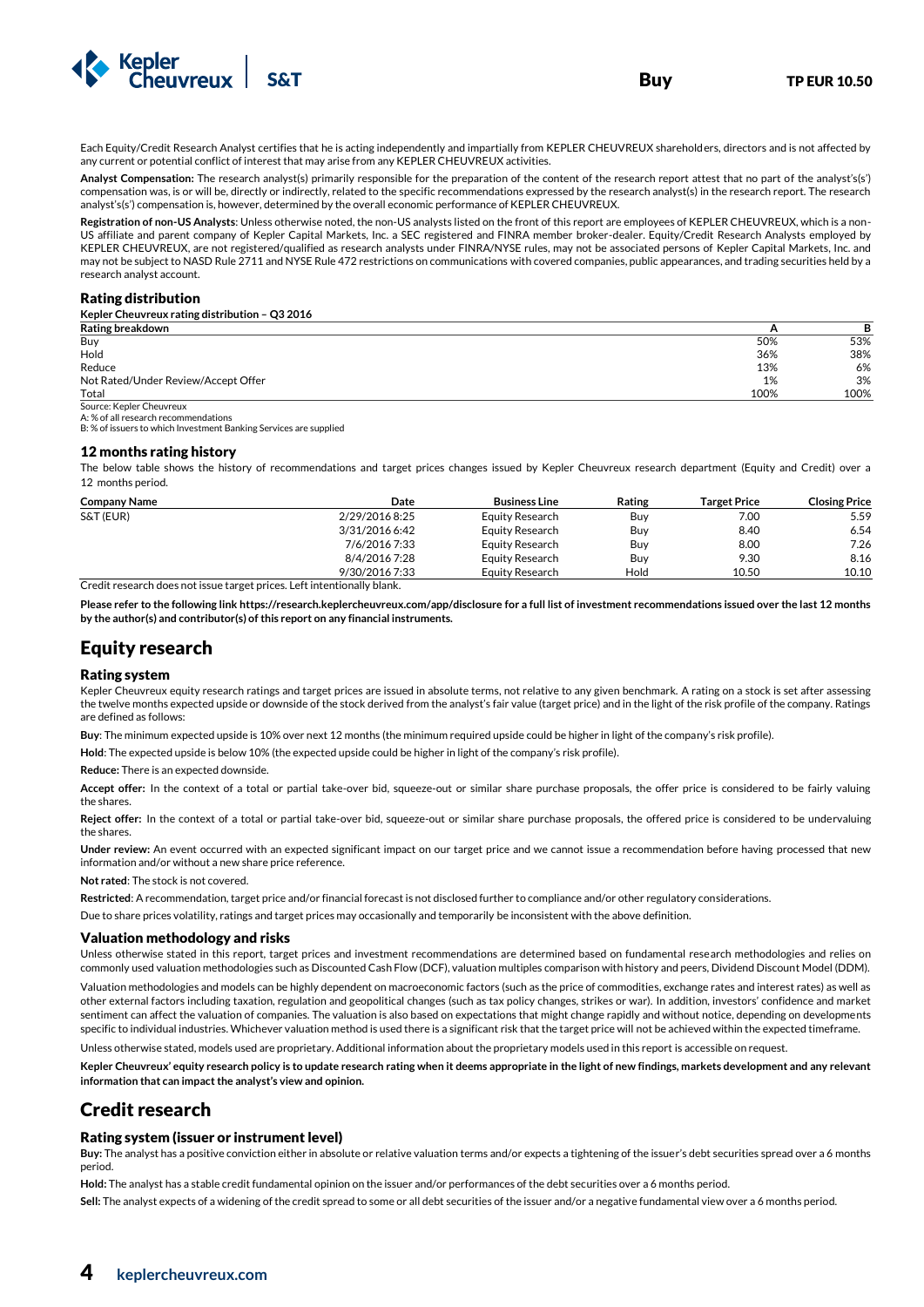

**Not covered:** Kepler Cheuvreux' credit research team does not provide formal, continuous coverage of this issuer and has not assigned a rating to the issuer.

**Restricted:** A recommendation, target price and/or financial forecast is not disclosed further to compliance and/or other regulatory considerations.

Recommendations on interest bearing securities mostly focus on the credit spread and on the rating views and methodologies of recognized agencies (S&P, Moody's and Fitch). Ratings and recommendations may differ for a single issuer according the maturity profile, subordination or market valuation of interest bearing securities.

#### Valuation methodology and risks

Unless otherwise stated in this report, recommendations produced on companies covered by Kepler Cheuvreux credit research, rely on fundamental analysis combined with a market approach of the interest bearing securities valuations. The methodology employed to assign recommendations is based on the analyst fundamental evaluation of the groups' operating and financial profiles adjusted by credit specific elements.

Valuation methodologies and models can be highly dependent on macroeconomic factors (such as the price of commodities, exchange rates and interest rates) as well as other external factors including taxation, regulation and geopolitical changes (such as tax policy changes, strikes or war) and also on methodologies' changes of recognized agencies. In addition, investors' confidence and market sentiment can affect the valuation of companies. The valuation is also based on expectations that might change rapidly and without notice, depending on developments specific to individual industries.

Unless otherwise stated, models used are proprietary. If nothing is indicated to the contrary, all figures are unaudited. Additional information about the proprietary models used in this report is accessible on request.

**Kepler Cheuvreux' credit research policy is to update research rating when it deems appropriate in the light of new findings, markets development and any relevant information that can impact the analyst's view and opinion.** 

#### Regulators

| Location                                               | Regulator                                       | Abbreviation  |
|--------------------------------------------------------|-------------------------------------------------|---------------|
| <b>KEPLER CHEUVREUX S.A - France</b>                   | Autorité des Marchés Financiers                 | AMF           |
| KEPLER CHEUVREUX, Sucursal en España                   | Comisión Nacional del Mercado de Valores        | <b>CNMV</b>   |
| KEPLER CHEUVREUX, Frankfurt branch                     | Bundesanstalt für Finanzdienstleistungsaufsicht | <b>BaFin</b>  |
| KEPLER CHEUVREUX, Milan branch                         | Commissione Nazionale per le Società e la Borsa | <b>CONSOB</b> |
| KEPLER CHEUVREUX, Amsterdam branch                     | Autoriteit Financiële Markten                   | <b>AFM</b>    |
| Kepler Capital Markets SA - Switzerland, Zurich branch | Swiss Financial Market Supervisory Authority    | <b>FINMA</b>  |
| Kepler Capital Markets, Inc.                           | Financial Industry Regulatory Authority         | <b>FINRA</b>  |
| KEPLER CHEUVREUX, London branch                        | <b>Financial Conduct Authority</b>              | <b>FCA</b>    |
| KEPLER CHEUVREUX, Vienna branch                        | Austrian Financial Services Authority           | <b>FMA</b>    |
| KEPLER CHEUVREUX, Stockholm Branch                     | Finansinspektionen                              | FI            |

KEPLER CHEUVREUX is authorised and regulated by both Autorité de Contrôle Prudentiel and Autorité des Marchés Financiers.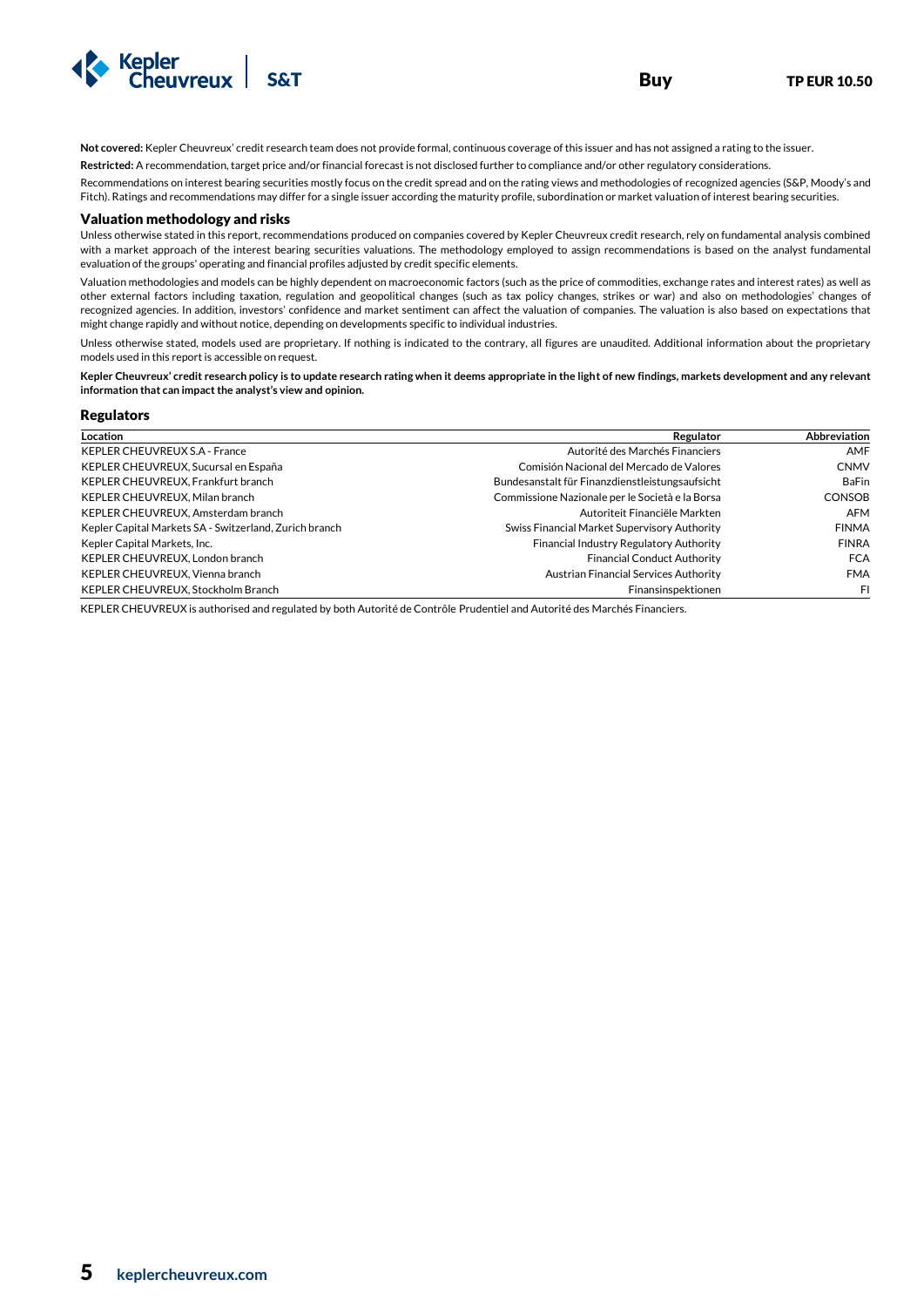

# Legal and disclosure information

## Other disclosures

#### **This product is not for distribution to retail clients.**

The information contained in this publication was obtained from various publicly available sources believed to be reliable, but has not been independently verified by KEPLER CHEUVREUX. KEPLER CHEUVREUX does not warrant the completeness or accuracy of such information and does not accept any liability with respect to the accuracy or completeness of such information, except to the extent required by applicable law.

**This publication is a brief summary and does not purport to contain all available information on the subjects covered. Further information may be available on request.** 

**This publication is for information purposes only and shall not be construed as an offer or solicitation for the subscription or purchase or sale of any securities, or as an invitation, inducement or intermediation for the sale, subscription or purchase of any securities, or for engaging in any other transaction.** 

Any opinions, projections, forecasts or estimates in this report are those of the author only, who has acted with a high degree of expertise. They reflect only the current views of the author at the date of this report and are subject to change without notice. KEPLER CHEUVREUX has no obligation to update, modify or amend this publication or to otherwise notify a reader or recipient of this publication in the event that any matter, opinion, projection, forecast or estimate contained herein, changes or subsequently becomes inaccurate, or if research on the subject company is withdrawn. The analysis, opinions, projections, forecasts and estimates expressed in this report were in no way affected or influenced by the issuer. The author of this publication benefits financially from the overall success of KEPLER CHEUVREUX.

The investments referred to in this publication may not be suitable for all recipients. Recipients are urged to base their investment decisions upon their own appropriate investigations that they deem necessary. Any loss or other consequence arising from the use of the material contained in this publication shall be the sole and exclusive responsibility of the investor and KEPLER CHEUVREUX accepts no liability for any such loss or consequence. In the event of any doubt about any investment, recipients should contact their own investment, legal and/or tax advisers to seek advice regarding the appropriateness of investing. Some of the investments mentioned in this publication may not be readily liquid investments. Consequently it may be difficult to sell or realise such investments. The past is not necessarily a guide to future performance of an investment. The value of investments and the income derived from them may fall as well as rise and investors may not get back the amount invested. Some investments discussed in this publication may have a high level of volatility. High volatility investments may experience sudden and large falls in their value which may cause losses. International investing includes risks related to political and economic uncertainties of foreign countries, as well as currency risk.

To the extent permitted by applicable law, no liability whatsoever is accepted for any direct or consequential loss, damages, costs or prejudices whatsoever arising from the use of this publication or its contents.

## Country and region disclosures

**United Kingdom:** This document is for persons who are Eligible Counterparties or Professional Clients only and is exempt from the general restriction in section 21 of the Financial Services and Markets Act 2000 on the communication of invitations or inducements to engage in investment activity on the grounds that it is being distributed in the United Kingdom only to persons of a kind described in Articles 19(5) (Investment professionals) and 49(2) (High net worth companies, unincorporated associations, etc.) of the Financial Services and Markets Act 2000 (Financial Promotion) Order 2005 (as amended). It is not intended to be distributed or passed on, directly or indirectly, to any other class of persons. Any investment to which this document relates is available only to such persons, and other classes of person should not rely on this document.

**United States:** This communication is only intended for, and will only be distributed to, persons residing in any jurisdictions where such distribution or availability would not be contrary to local law or regulation. This communication must not be acted upon or relied on by persons in any jurisdiction other than in accordance with local law or regulation and where such person is an investment professional with the requisite sophistication to understand an investment in such securities of the type communicated and assume the risks associated therewith.

This communication is confidential and is intended solely for the addressee. It is not to be forwarded to any other person or copied without the permission of the sender. This communication is provided for information only. It is not a personal recommendation or an offer to sell or a solicitation to buy the securities mentioned. Investors should obtain independent professional advice before making an investment.

**Notice to U.S. Investors:** This material is not for distribution in the United States, except to "major US institutional investors" as defined in SEC Rule 15a-6 ("Rule 15a-6"). Kepler Cheuvreux has entered into a 15a-6 Agreement with Kepler Capital Markets, Inc. ("KCM, Inc.") which enables this report to be furnished to certain U.S. recipients in reliance on Rule 15a-6 through KCM, Inc.

Each U.S. recipient of this report represents and agrees, by virtue of its acceptance thereof, that it is a "major U.S. institutional investor" (as such term is defined in Rule 15a-6) and that it understands the risks involved in executing transactions in such securities. Any U.S. recipient of this report that wishes to discuss or receive additional information regarding any security or issuer mentioned herein, or engage in any transaction to purchase or sell or solicit or offer the purchase or sale of such securities, should contact a registered representative of KCM, Inc.

KCM, Inc. is a broker-dealer registered with the Securities and Exchange Commission ("SEC") under the U.S. Securities Exchange Act of 1934, as amended, Member of the Financial Industry Regulatory Authority ("FINRA") and Member of the Securities Investor Protection Corporation ("SIPC"). Pursuant to SEC Rule 15a-6, you must contact a Registered Representative of KCM, Inc. if you are seeking to execute a transaction in the securities discussed in this report. You can reach KCM, Inc. at 600 Lexington Avenue, New York, NY 10022, Compliance Department (212) 710-7625; Operations Department (212) 710-7606; Trading Desk (212) 710-7602. Further information is also available at www.keplercheuvreux.com. You may obtain information about SIPC, including the SIPC brochure, by contacting SIPC directly at 202-371-8300; website: http://www.sipc.org/

KCM, Inc. is a wholly owned subsidiary of KEPLER CHEUVREUX. KEPLER CHEUVREUX , registered on the Paris Register of Companies with the number 413 064 841 (1997 B 10253), whose registered office is located at 112 avenue Kléber, 75016 Paris, is authorised and regulated by both Autorité de Contrôle Prudentiel (ACP) and Autorité des Marchés Financiers (AMF).

Nothing herein excludes or restricts any duty or liability to a customer that KCM, Inc. may have under applicable law. Investment products provided by or through KCM, Inc. are not insured by the Federal Deposit Insurance Corporation and are not deposits or other obligations of any insured depository institution, may lose value and are not guaranteed by the entity that published the research as disclosed on the front page and are not guaranteed by KCM, Inc.

Investing in non-U.S. Securities may entail certain risks. The securities referred to in this report and non-U.S. issuers may not be registered under the U.S. Securities Act of 1933, as amended, and the issuer of such securities may not be subject to U.S. reporting and/or other requirements. Rule 144A securities may be offered or sold only to persons in the U.S. who are Qualified Institutional Buyers within the meaning of Rule 144A under the Securities Act. The information available about non-U.S. companies may be limited, and non-U.S. companies are generally not subject to the same uniform auditing and reporting standards as U.S. companies. Securities of some non-U.S. companies may not be as liquid as securities of comparable U.S. companies. Securities discussed herein may be rated below investment grade and should therefore only be considered for inclusion in accounts qualified for speculative investment.

Analysts employed by KEPLER CHEUVREUX SA, a non-U.S. broker-dealer, are not required to take the FINRA analyst exam. The information contained in this report is intended solely for certain "major U.S. institutional investors" and may not be used or relied upon by any other person for any purpose. Such information is provided for informational purposes only and does not constitute a solicitation to buy or an offer to sell any securities under the Securities Act of 1933, as amended, or under any other U.S. federal or state securities laws, rules or regulations. The investment opportunities discussed in this report may be unsuitable for certain investors depending on their specific investment objectives, risk tolerance and financial position.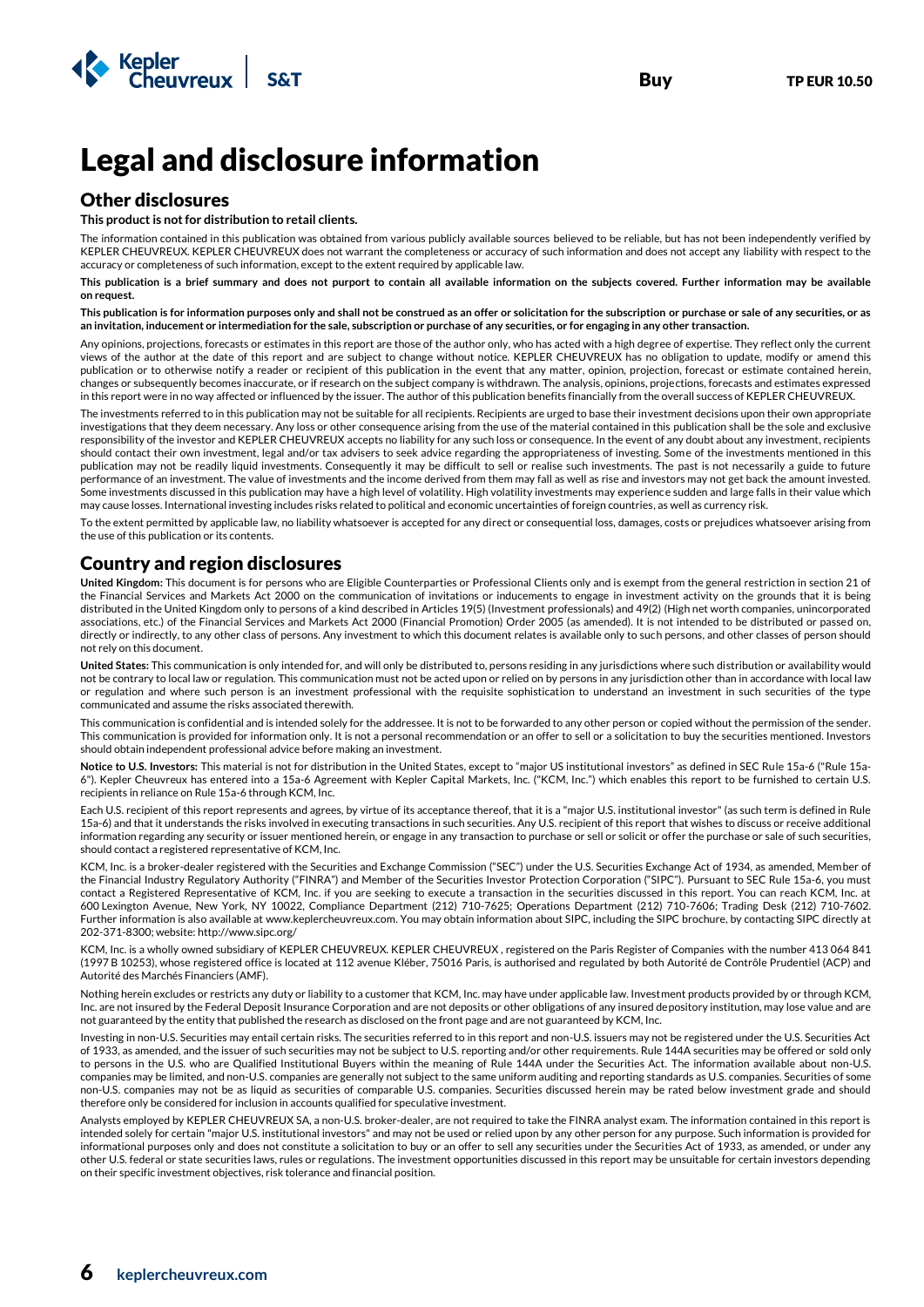

In jurisdictions where KCM, Inc. is not registered or licensed to trade in securities, or other financial products, transactions may be executed only in accordance with applicable law and legislation, which may vary from jurisdiction to jurisdiction and which may require that a transaction be made in accordance with applicable exemptions from registration or licensing requirements.

The information in this publication is based on sources believed to be reliable, but KCM, Inc. does not make any representation with respect to its completeness or accuracy. All opinions expressed herein reflect the author's judgment at the original time of publication, without regard to the date on which you may receive such information, and are subject to change without notice.

KCM, Inc. and/or its affiliates may have issued other reports that are inconsistent with, and reach different conclusions from, the information presented in this report. These publications reflect the different assumptions, views and analytical methods of the analysts who prepared them. Past performance should not be taken as an indication or guarantee of future performance, and no representation or warranty, express or implied, is provided in relation to future performance.

KCM, Inc. and any company affiliated with it may, with respect to any securities discussed herein: (a) take a long or short position and buy or sell such securities; (b) act as investment and/or commercial bankers for issuers of such securities; (c) act as market makers for such securities; (d) serve on the board of any issuer of such securities; and (e) act as paid consultant or advisor to any issuer. The information contained herein may include forward-looking statements within the meaning of U.S. federal securities laws that are subject to risks and uncertainties. Factors that could cause a company's actual results and financial condition to differ from expectations include, without limitation: political uncertainty, changes in general economic conditions that adversely affect the level of demand for the company's products or services, changes in foreign exchange markets, changes in international and domestic financial markets and in the competitive environment, and other factors relating to the foregoing. All forward-looking statements contained in this report are qualified in their entirety by this cautionary statement.

**France:** This publication is issued and distributed in accordance with Articles L.544-1 and seq and R. 621-30-1 of the Code Monétaire et Financier and with Articles 313 25 to 313-27 and 315-1 and seq of the General Regulation of the Autorité des Marchés Financiers (AMF).

**Germany:** This report must not be distributed to persons who are retail clients in the meaning of Sec. 31a para. 3 of the German Securities Trading Act (Wertpapierhandelsgesetz – "WpHG"). This report may be amended, supplemented or updated in such manner and as frequently as the author deems.

**Italy:** This document is issued by KEPLER CHEUVREUX Milan branch, authorised in France by the Autorité des Marchés Financiers (AMF) and the Autorité de Contrôle Prudentiel (ACP) and registered in Italy by the Commissione Nazionale per le Società e la Borsa (CONSOB) and is distributed by KEPLER CHEUVREUX. This document is for Eligible Counterparties or Professional Clients only as defined by the CONSOB Regulation 16190/2007 (art. 26 and art. 58).Other classes of persons should not rely on this document. Reports on issuers of financial instruments listed by Article 180, paragraph 1, letter a) of the Italian Consolidated Act on Financial Services (Legislative Decree No. 58 of 24/2/1998, as amended from time to time) must comply with the requirements envisaged by articles 69 to 69-novies of CONSOB Regulation 11971/1999. According to these provisions KEPLER CHEUVREUX warns on the significant interests of KEPLER CHEUVREUX indicated in Annex 1 hereof, confirms that there are not significant financial interests of KEPLER CHEUVREUX in relation to the securities object of this report as well as other circumstance or relationship with the issuer of the securities object of this report (including but not limited to conflict of interest, significant shareholdings held in or by the issuer and other significant interests held by KEPLER CHEUVREUX or other entities controlling or subject to control by KEPLER CHEUVREUX in relation to the issuer which may affect the impartiality of this document]. Equities discussed herein are covered on a continuous basis with regular reports at results release. Reports are released on the date shown on cover and distributed via print and email. KEPLER CHEUVREUX branch di Milano analysts is not affiliated with any professional groups or organisations. All estimates are by KEPLER CHEUVREUX unless otherwise stated.

**Spain:** This document is only intended for persons who are Eligible Counterparties or Professional Clients within the meaning of Article 78bis and Article 78ter of the Spanish Securities Market Act. It is not intended to be distributed or passed on, directly or indirectly, to any other class of persons. This report has been issued by KEPLER CHEUVREUX Sucursal en España registered in Spain by the Comisión Nacional del Mercado de Valores (CNMV) in the foreign investments firms registry and it has been distributed in Spain by it or by KEPLER CHEUVREUX authorised and regulated by both Autorité de Contrôle Prudentiel and Autorité des Marchés Financiers. There is no obligation to either register or file any report or any supplemental documentation or information with the CNMV. In accordance with the Spanish Securities Market Law (Ley del Mercado de Valores), there is no need for the CNMV to verify, authorise or carry out a compliance review of this document or related documentation, and no information needs to be provided.

**Switzerland:** This publication is intended to be distributed to professional investors in circumstances such that there is no public offer. This publication does not constitute a prospectus within the meaning of Articles 652a and 1156 of the Swiss Code of Obligations.

**Canada:** The information provided in this publication is not intended to be distributed or circulated in any manner in Canada and therefore should not be construed as any kind of financial recommendation or advice provided within the meaning of Canadian securities laws.

**Other countries:** Laws and regulations of other countries may also restrict the distribution of this report. Persons in possession of this document should inform themselves about possible legal restrictions and observe them accordingly.

**None of the material, nor its content may be altered in anyway, transmitted to, copied or distributed to any other party, in whole or in part, unless otherwise agreed with Kepler Cheuvreux in writing.**